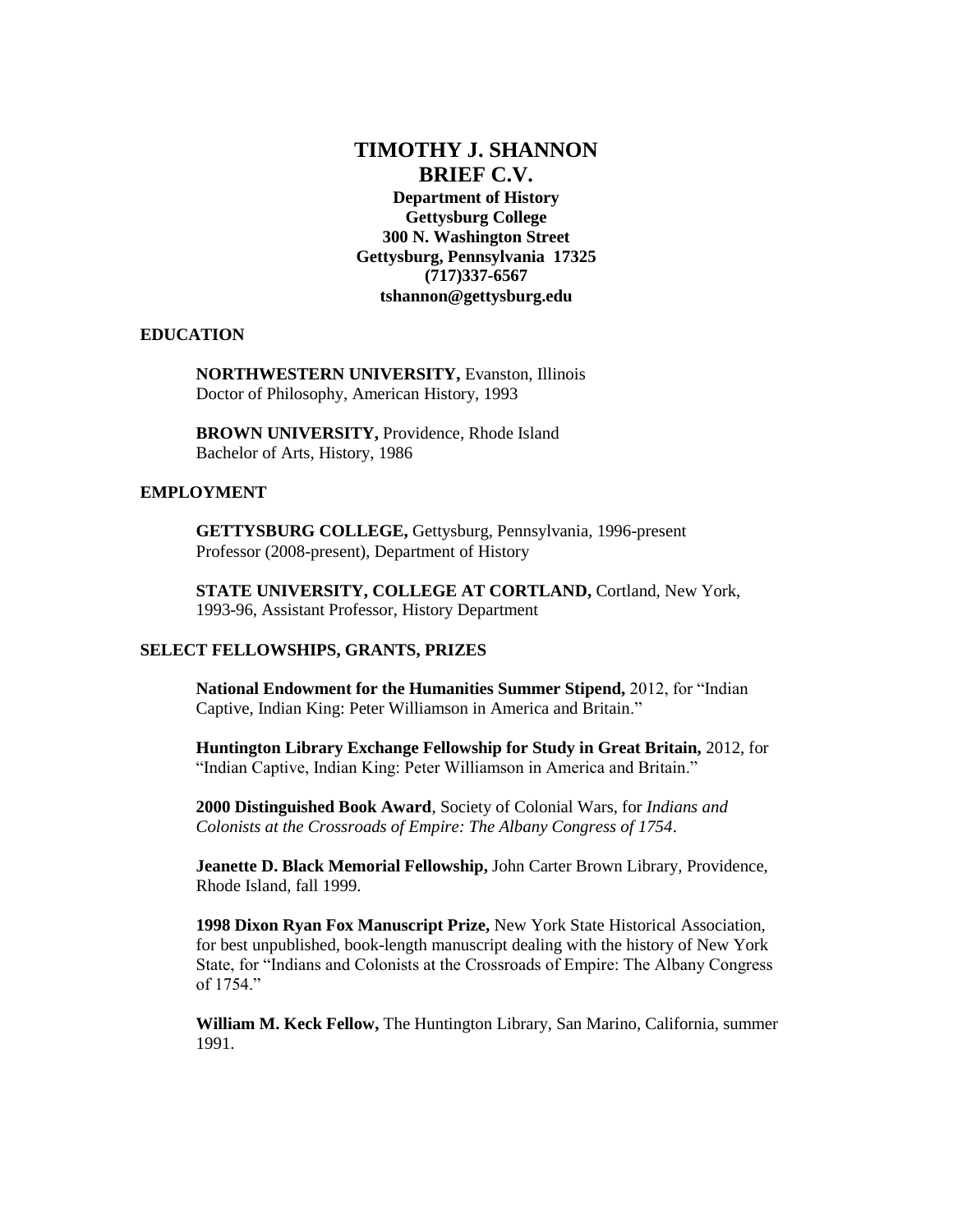#### **PUBLICATIONS: MONOGRAPHS**

*Indian Captive, Indian King: Peter Williamson in America and Britain* (Cambridge, Massachusetts: Harvard University Press, 2018).

*Iroquois Diplomacy on the Early American Frontier* (New York: Viking Penguin, 2008). Published in the Penguin Library of American Indian History series. History Book of the Month Club selection.

*Indians and Colonists at the Crossroads of Empire: The Albany Congress of 1754* (Ithaca: Cornell University Press, 2000).

#### **PUBLICATIONS: TEXTBOOKS, EDITED COLLECTIONS**

*Atlantic Lives: A Comparative Approach to Early America***,** second edition (New York: Routledge, 2019; first edition 2004).

*American Odysseys: A History of Early America*, co-authored with David Gellman (New York: Oxford University Press, 2014).

*The Seven Years' War in North America: A Brief History with Documents*  (Boston: Bedford/St. Martin's Press, 2014).

*Going to the Source: The Bedford Reader in American History*, two volumes, coauthored with Victoria Bissell Brown, fourth edition (Boston: Bedford/St. Martin's, 2016; third edition 2012; second edition 2008; first edition, 2004).

# **PUBLICATIONS: JOURNAL ARTICLES**

**"A 'Wicked Commerce': Consent, Coercion, and Kidnapping in Aberdeen's Servant Trade,"** *William and Mary Quarterly*, third series (July 2017): 437-66.

**"French and Indian Cruelty? The Fate of the Oswego Prisoners of War, 1756-1758,"**  *New York History* 95 (Summer 2014): 381-407.

**"Footnotes and Bloodsport: Francis Jennings on the Early American Frontier,"**  *Reviews in American History* 38 (June 2010): 199-208.

**"King of the Indians: The Hard Fate and Curious Career of Peter Williamson,"**  *William and Mary Quarterly*, third series, 66 (January 2009): 3-44.

**"The World that Made William Johnson,"** *New York History* 89 (Spring 2008): 111-125.

**"Queequeg's Tomahawk: A Cultural Biography,"** *Ethnohistory* 52 (Summer 2005): 589-633.

**"Dressing for Success on the Mohawk Frontier: Hendrick, William Johnson, and the Indian Fashion,"** *William and Mary Quarterly* , third series, 53 (January 1996): 13-42.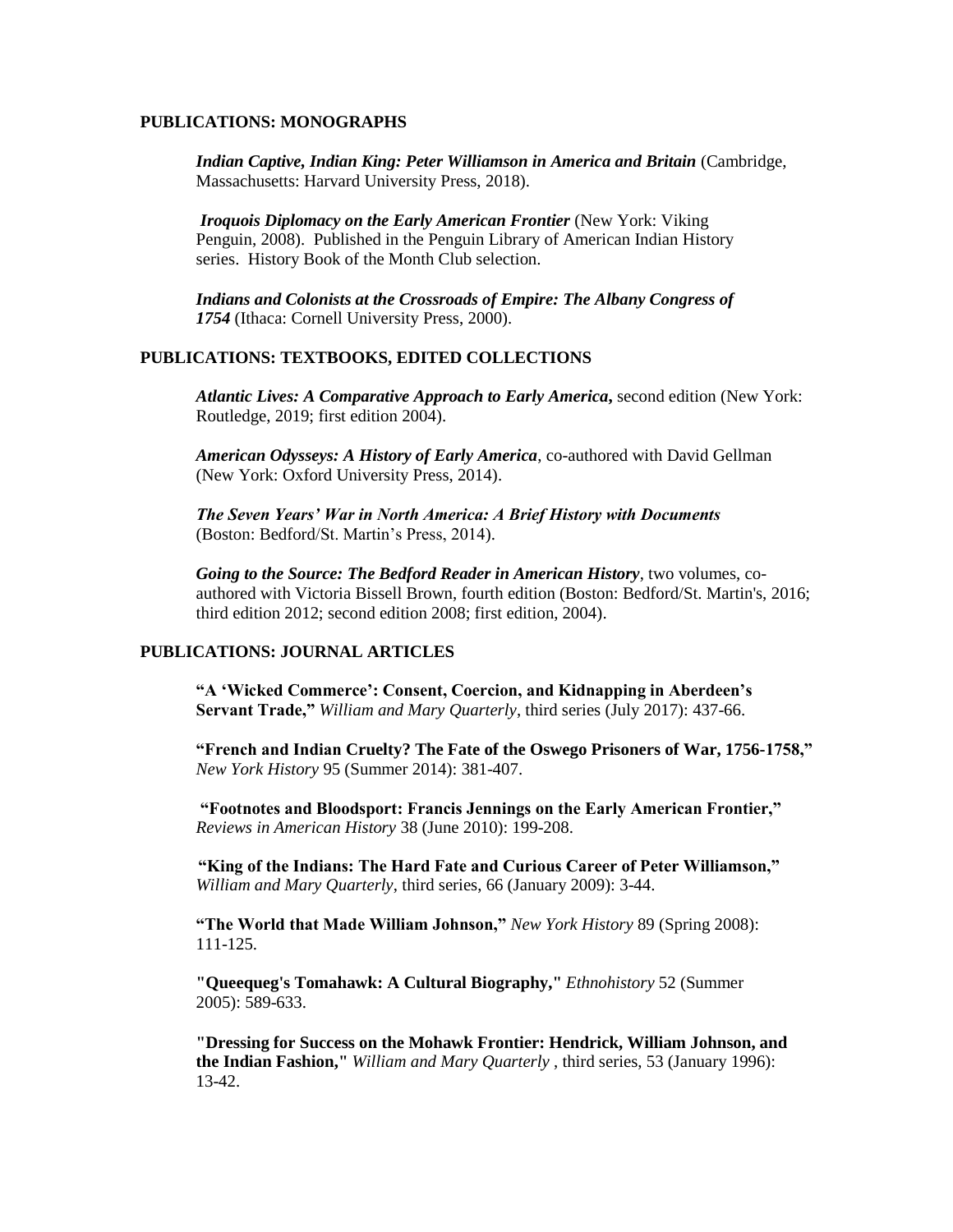**"The Ohio Company and the Meaning of Opportunity in the American West, 1786- 1795,"** *New England Quarterly*, 64 (September 1991): 393-413.

## P**UBLICATIONS: ESSAYS AND CHAPTERS IN BOOKS**

**"The Baubles of America: Object Lessons from the Eclectic Empire of Peter Williamson,"** in *Experiencing Empire: Power, People, and Revolution in Early America*, ed. Patrick Griffin (Charlottesville: University of Virginia Press, 2017), 27-49.

**"Iroquoia,"** in *The Oxford Handbook of American Indian History*, ed. Frederick E. Hoxie (New York: Oxford University Press, 2016).

**"Avenue of Empire: The Hudson Valley in an Atlantic Context,"** in *The Worlds of the Seventeenth-Century Hudson Valley*, eds. L.H. Roper and Jaap Jacobs (Albany: SUNY Press, 2014).

**"'This Wretched Scene of British Curiosity and Savage Debauchery': Performing Indian Kingship in Eighteenth-Century Britain,"** in *Native Acts: Indian Performance in Atlantic America*, eds. Joshua Bellin and Laure L. Mielke (Lincoln: University of Nebraska Press, 2011), 221-47.

**"Benjamin Franklin and Native Americans,"** *in A Companion to Benjamin Franklin*, ed. David Waldstreicher (Malden, Massachusetts: Wiley-Blackwell, 2011), 164-82.

**"The Native American Way of War in the Age of Revolutions, 1754-1814,"** in *War in an Age of Revolution, 1775-1815*, eds. Roger Chickering and Stig Förster (Cambridge, England: Cambridge University Press, 2010), 137-57.

**"War, Diplomacy, and Culture: The Iroquois Experience in the Seven Years' War,"** in *Cultures in Conflict: The Seven Years' War in North America*, ed. Warren Hofstra (Lanham, Maryland: Rowman and Littlefield, 2007): 79-103.

**"'This Unpleasant Business': The Transformation of Land Speculation in the Ohio Country,"** in *The Pursuit of Public Power: The Origins of Politics in Ohio*, eds. Jeffrey P. Brown and Andrew R. L. Cayton (Kent, Ohio: Kent State University Press, 1994).

# **OTHER PROFESSIONAL ACTIVITIES**

History Department, Gettysburg College, **Chair,** 2008-2018.

American Society for Ethnohistory: **Chair, Erminie Wheeler-Voegelin Book Prize,** 2011.

Organization of American Historians, **Distinguished Lectureship Program,** 2011 present.

Member, **Editorial Board,** *Winterthur Portfolio***,** 2013 to present.

Member, **Editorial Board,** *New York History*, July 2000 to present.

Member, **Editorial Board,** *Pennsylvania History***,** 2008-2011.